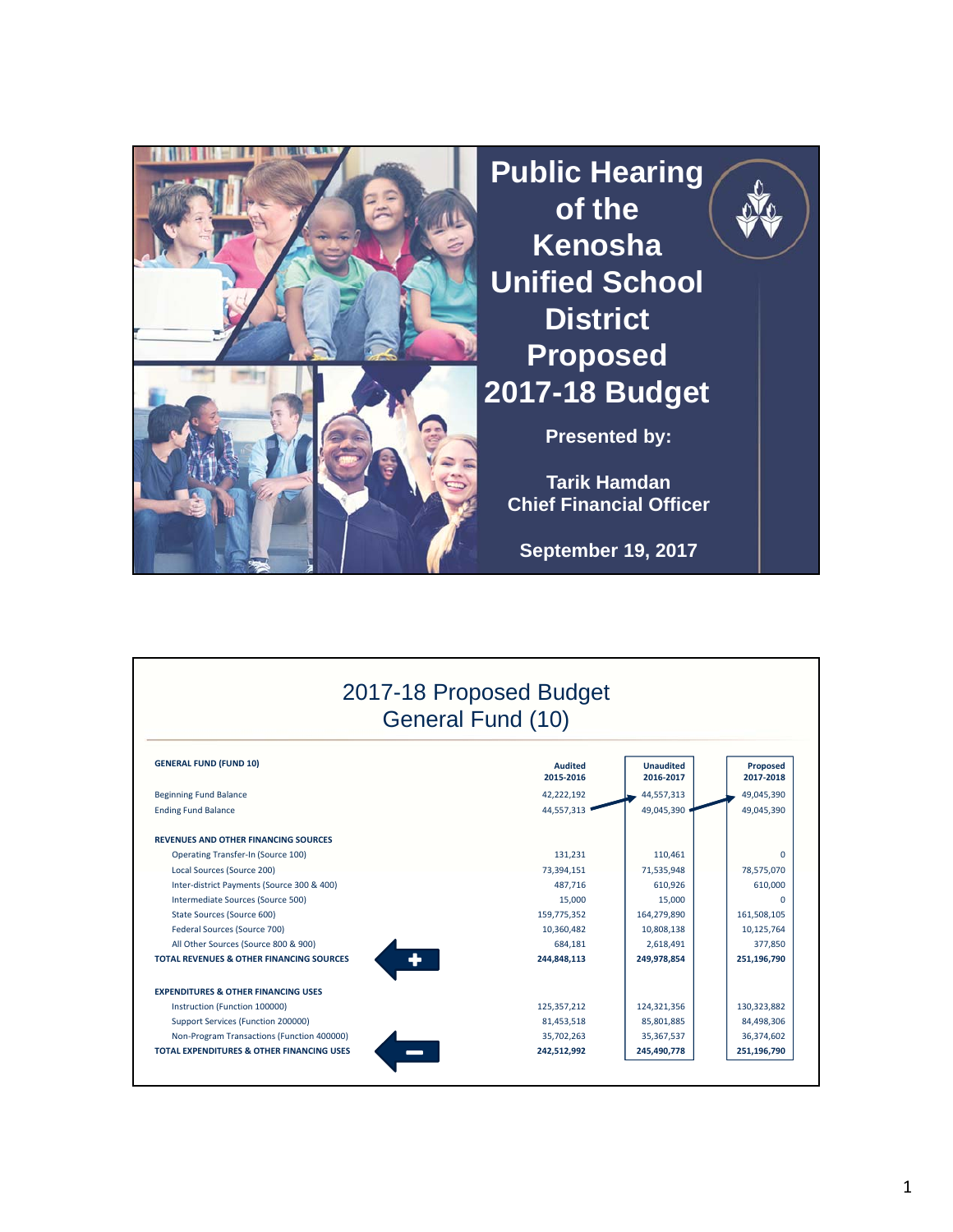

## Fund Balance Analysis (DPI data as of 6/30/16)

- There are 424 districts in the State of Wisconsin
	- The average fund balance was 29.54% of general fund expenses
	- KUSD fund balance was 18.34% of expenses
	- KUSD was ranked 338 out of the 424 districts
- Comparable districts based on enrollment
	- Racine ranked 356 with 17.01%
	- Green Bay ranked 377 with 15.21%
	- Madison ranked 408 with 10.92%
- **KUSD projected 2017-18 general fund beginning balance of \$49 MM is approximately 19.52% of the budgeted expenses**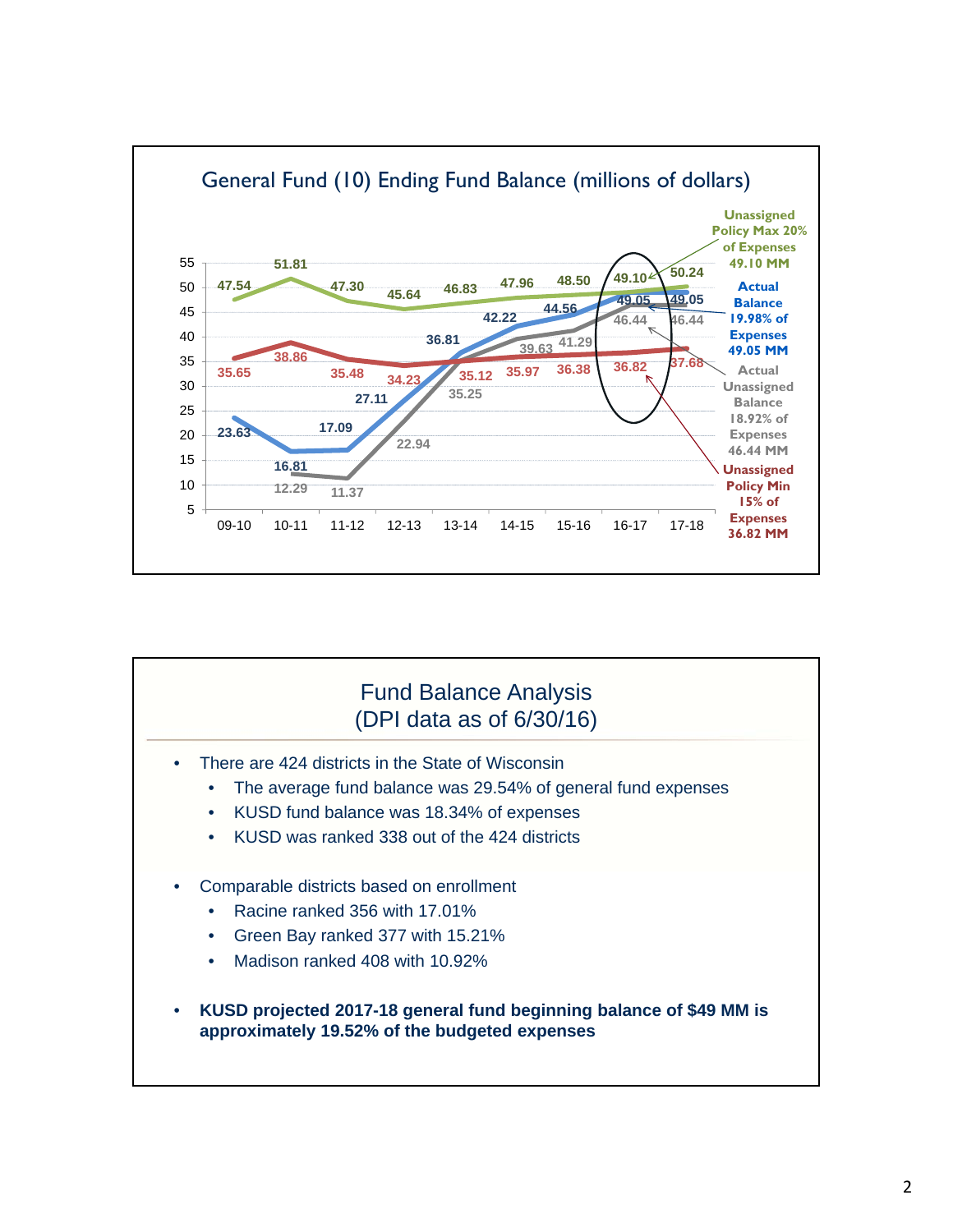

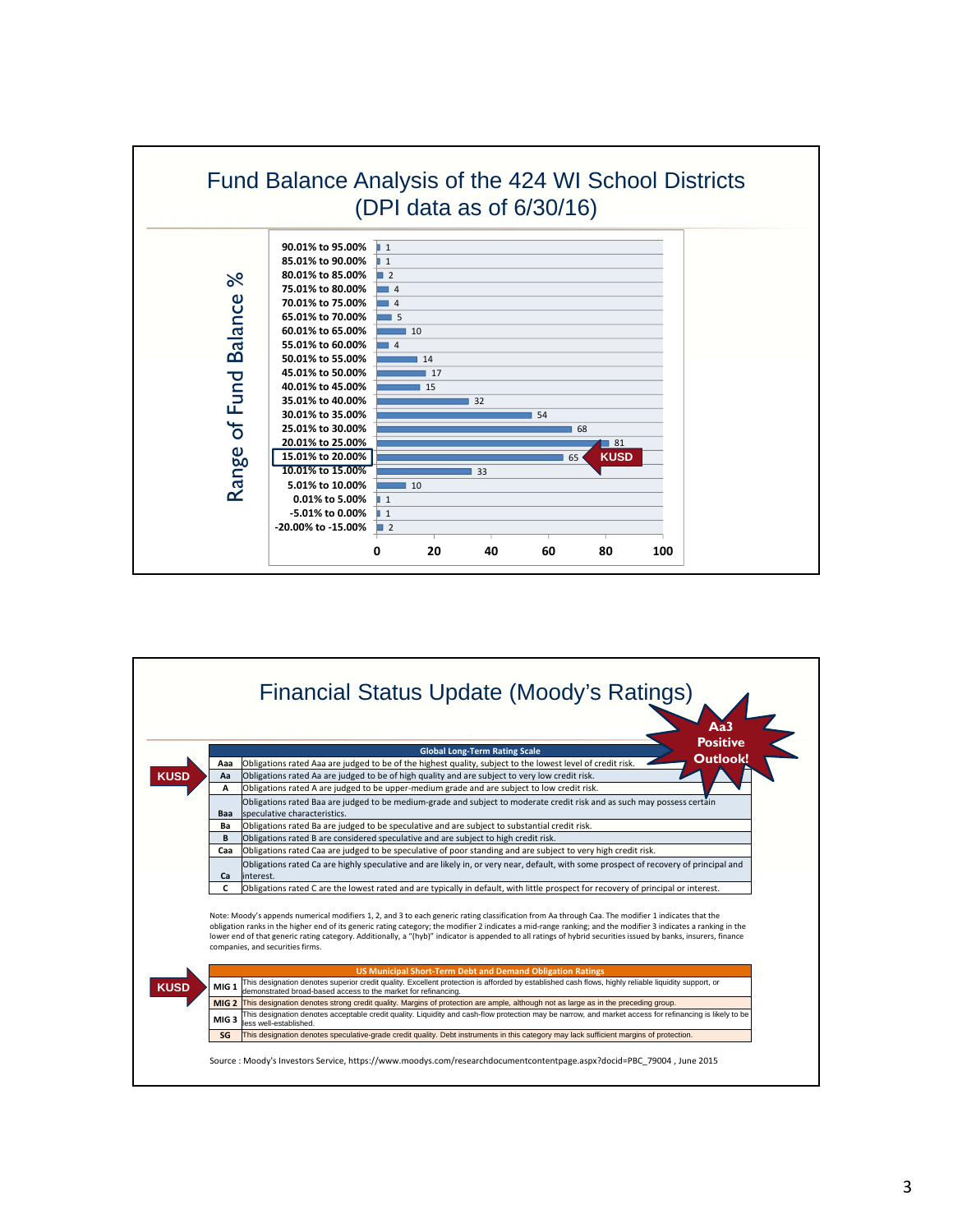| Projected Revenue Collection Calendar 2017-18                                                                                       |                 |              |        |               |              |               |                                                  |               |               |               |               |               |               |               |
|-------------------------------------------------------------------------------------------------------------------------------------|-----------------|--------------|--------|---------------|--------------|---------------|--------------------------------------------------|---------------|---------------|---------------|---------------|---------------|---------------|---------------|
| Revenue Collection Calendar 2017-2018 (Monthly %)                                                                                   |                 |              |        |               |              |               |                                                  |               |               |               |               |               |               |               |
|                                                                                                                                     | <b>Budgeted</b> | Sep-17       | Oct-17 | <b>Nov-17</b> | Dec-17       | <b>Jan-18</b> | <b>Feb-18</b>                                    | <b>Mar-18</b> | <b>Apr-18</b> | <b>May-18</b> | <b>Jun-18</b> | <b>Jul-18</b> | <b>Aug-18</b> | <b>Total</b>  |
| Tax Levy*                                                                                                                           | \$93,722,281    |              |        |               |              | 39.41%        | 24.50%                                           |               | 1.30%         | 12.46%        |               |               | 22.33%        | 100.00%       |
| <b>Equalization Aid*</b>                                                                                                            | \$148,116,578   | 15.43%       |        |               | 23.88%       |               |                                                  | 24.58%        |               |               | 34.41%        | 1.70%         |               | 100.00%       |
| <b>Tax Exempt Computer Aid</b>                                                                                                      | \$402,513       |              |        |               |              |               |                                                  |               |               |               |               | 100.00%       |               | 100.00%       |
| <b>Categorical Aids</b>                                                                                                             |                 |              |        |               |              |               |                                                  |               |               |               |               |               |               |               |
| <b>Special Ed</b>                                                                                                                   | \$10,670,445    |              |        | 15.00%        | 15.00%       | 15.00%        | 15.00%                                           | 15,00%        |               |               | 25.00%        |               |               | 100.00%       |
| <b>Trans Aid</b>                                                                                                                    | \$260,000       |              |        |               |              | 100.00%       |                                                  |               |               |               |               |               |               | 100.00%       |
| <b>High Poverty Aid</b>                                                                                                             | \$1,463,291     |              |        |               |              |               |                                                  | 100.00%       |               |               |               |               |               | 100.00%       |
| Per Pupil Aid                                                                                                                       | \$9.759.600     |              |        |               |              |               |                                                  | 100.00%       |               |               |               |               |               | 100.00%       |
| <b>Common School Library Aid</b>                                                                                                    | \$842.169       |              |        |               |              |               |                                                  |               | 100.00%       |               |               |               |               | 100.00%       |
| <b>State Tuition Payment</b>                                                                                                        | \$150,000       |              |        |               |              |               |                                                  |               |               |               | 100.00%       |               |               | 100.00%       |
| <b>High Cost SPED Aid</b>                                                                                                           | \$550.000       |              |        |               |              |               |                                                  |               |               |               | 100.00%       |               |               | 100.00%       |
|                                                                                                                                     |                 |              |        |               |              |               |                                                  |               |               |               |               |               |               |               |
|                                                                                                                                     |                 |              |        |               |              |               | Revenue Collection Calendar 2017-18 (Monthly \$) |               |               |               |               |               |               |               |
|                                                                                                                                     | <b>Budgeted</b> | Sep-17       | Oct-17 | <b>Nov-17</b> | Dec-17       | <b>Jan-18</b> | <b>Feb-18</b>                                    | <b>Mar-18</b> | Apr-18        | $May-18$      | <b>Jun-18</b> | <b>Jul-18</b> | <b>Aug-18</b> | <b>Total</b>  |
| Tax Levy*                                                                                                                           | \$93.722.281    | \$0          | \$0    | ŚO.           | \$0          | \$36,935,951  | \$22,961.959                                     | \$0           | \$1.218.390   | \$11,677,796  | \$0           | \$0           | \$20,928.185  | \$93.722.281  |
| Equalization Aid*                                                                                                                   | \$148,116,578   | \$22,854,388 | ŚO     | ŚO.           | \$35,370,239 | \$0           | \$0                                              | \$36,407,055  | \$0           | \$0           | \$50,966,914  | \$2,517,982   | \$0           | \$148,116,578 |
| <b>Tax Exempt Computer Aid</b>                                                                                                      | \$402.513       | \$0          | \$0    | \$0           | \$0          | ŚO.           | \$0                                              | \$0           | \$0           | \$0           | \$0           | \$402.513     | \$0           | \$402.513     |
| <b>Categorical Aids</b>                                                                                                             |                 |              |        |               |              |               |                                                  |               |               |               |               |               |               |               |
| <b>Special Ed</b>                                                                                                                   | \$10,670,445    | \$0          | \$0    | \$1,600,567   | \$1,600,567  | \$1,600.567   | \$1,600.567                                      | \$1,600.567   | \$0           | \$0           | \$2,667.611   | \$0           | \$0           | \$10.670.445  |
| <b>Trans Aid</b>                                                                                                                    | \$260,000       | ŚO.          | \$O    | \$O           | \$O          | \$260,000     | \$O                                              | \$O           | \$O           | ŚO            | \$O           | \$0           | \$0           | \$260,000     |
| <b>High Poverty Aid</b>                                                                                                             | \$1,463,291     | \$0          | \$0    | ŚO.           | \$0          | \$O           | \$0                                              | \$1.463.291   | \$0           | \$0           | \$0           | \$0           | \$0           | \$1,463,291   |
| Per Pupil Aid                                                                                                                       | \$9,759,600     | \$0          | \$0    | \$0           | \$0          | \$0           | \$0                                              | \$9,759,600   | \$0           | \$0           | \$0           | \$0           | \$0           | \$9,759,600   |
| Common School Library Aid                                                                                                           | \$842.169       | \$0          | \$0    | \$0           | \$0          | \$0           | \$0                                              | \$0           | \$842,169     | \$0           | \$0           | \$0           | \$0           | \$842.169     |
| <b>State Tuition Payment</b>                                                                                                        | \$150,000       | \$0          | \$0    | ŚO.           | \$0          | ŚO.           | \$0                                              | \$0           | \$0           | \$0           | \$150,000     | \$0           | \$0           | \$150,000     |
| <b>High Cost SPED Aid</b>                                                                                                           | \$550,000       | \$0          | \$0    | \$0           | \$0          | \$0           | \$0                                              | \$0           | \$0           | \$0           | \$550,000     | \$0           | \$0           | \$550,000     |
| * Tax Levy (\$93.7 MM) and Equalization Aid (\$148.1 MM) account for 96.2% of the KUSD General Fund Revenues (\$251.2M) for 2017-18 |                 |              |        |               |              |               |                                                  |               |               |               |               |               |               |               |

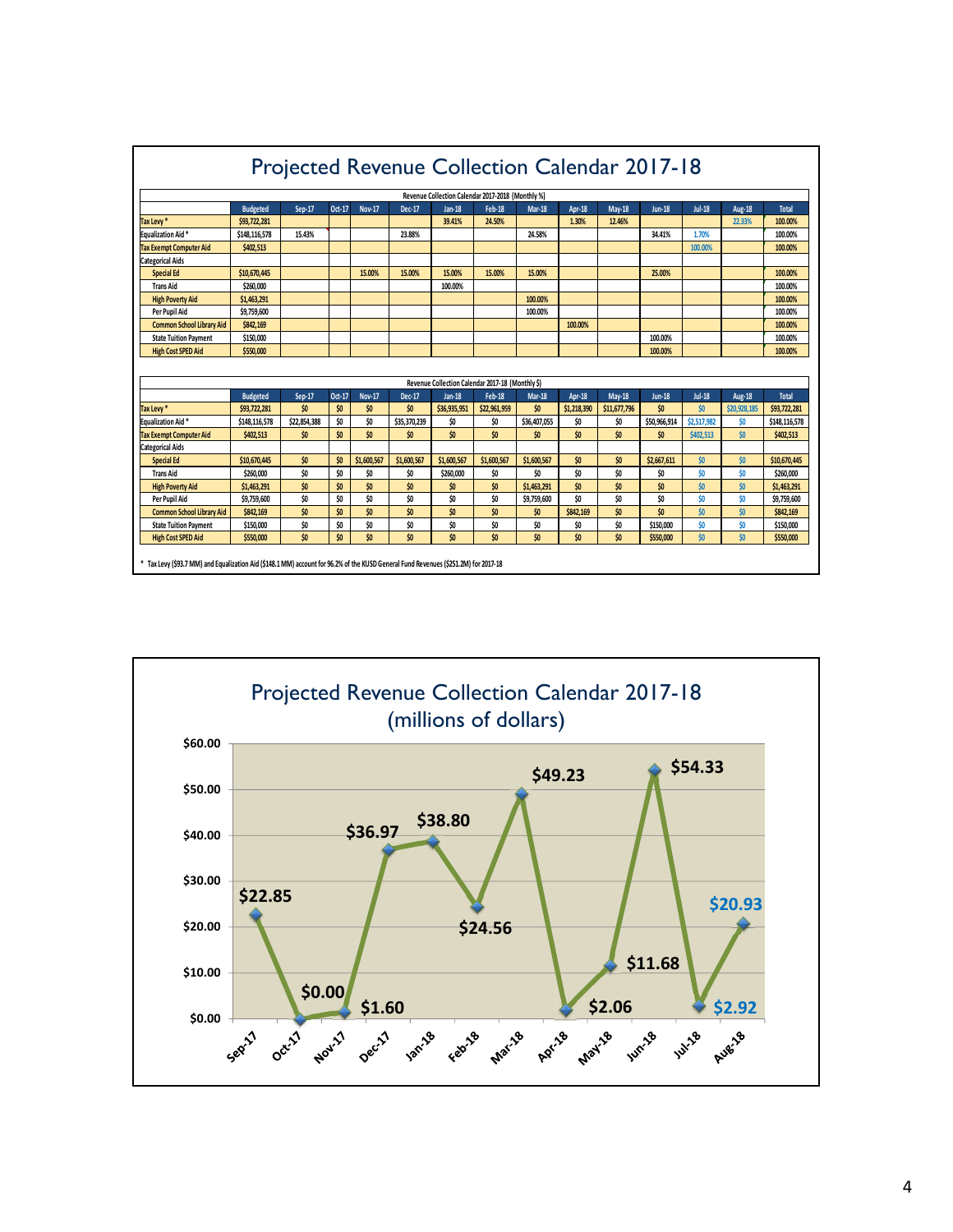

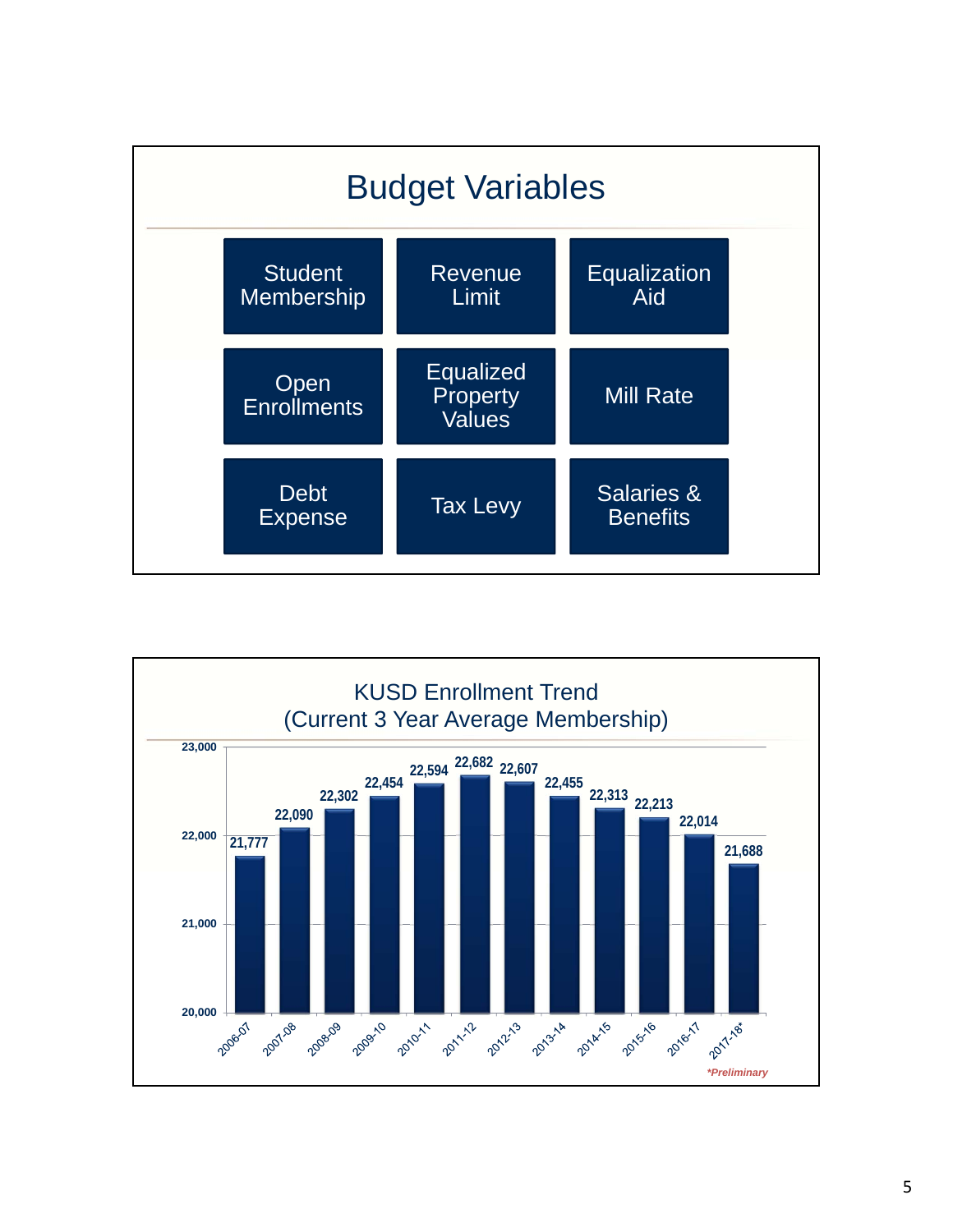

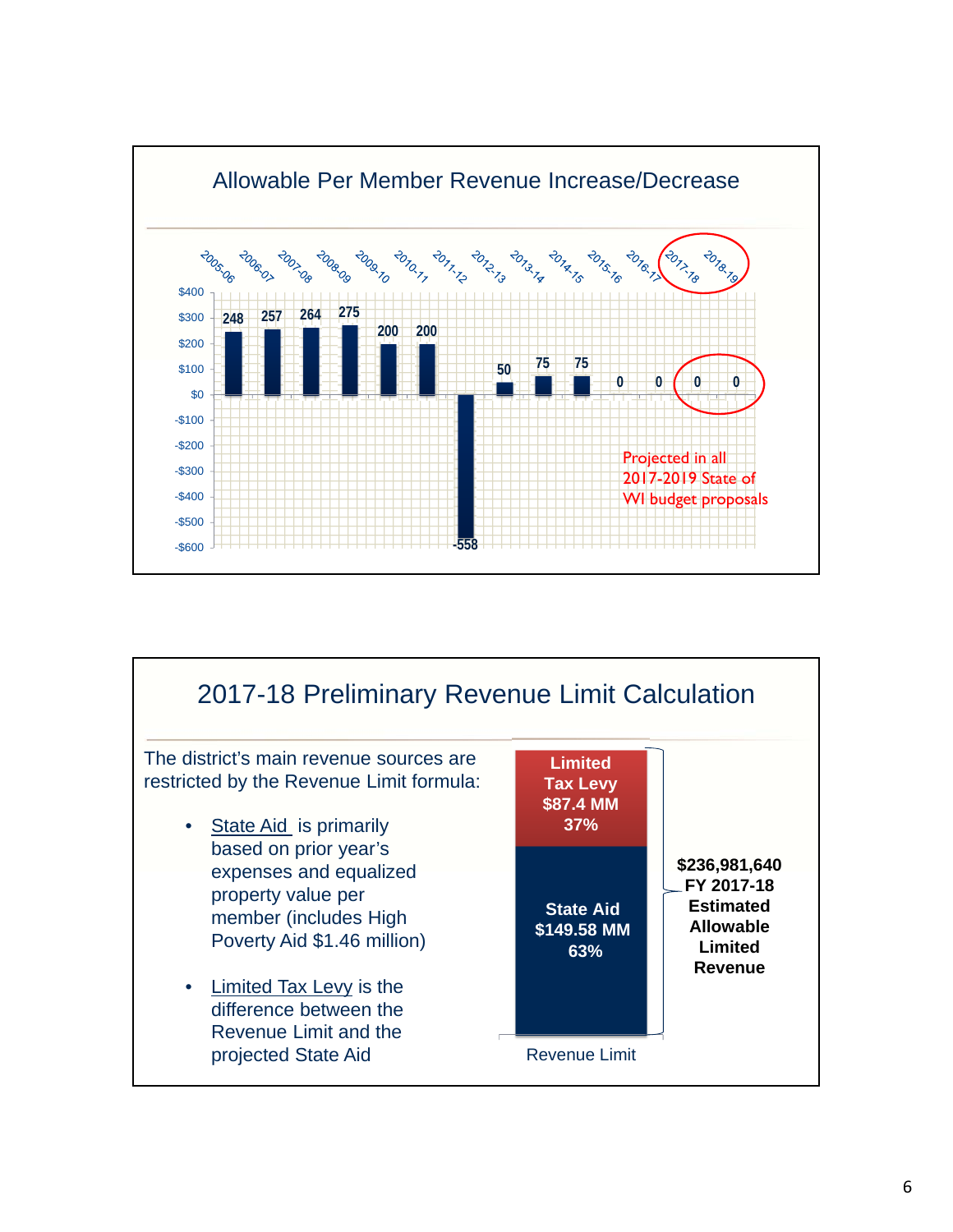

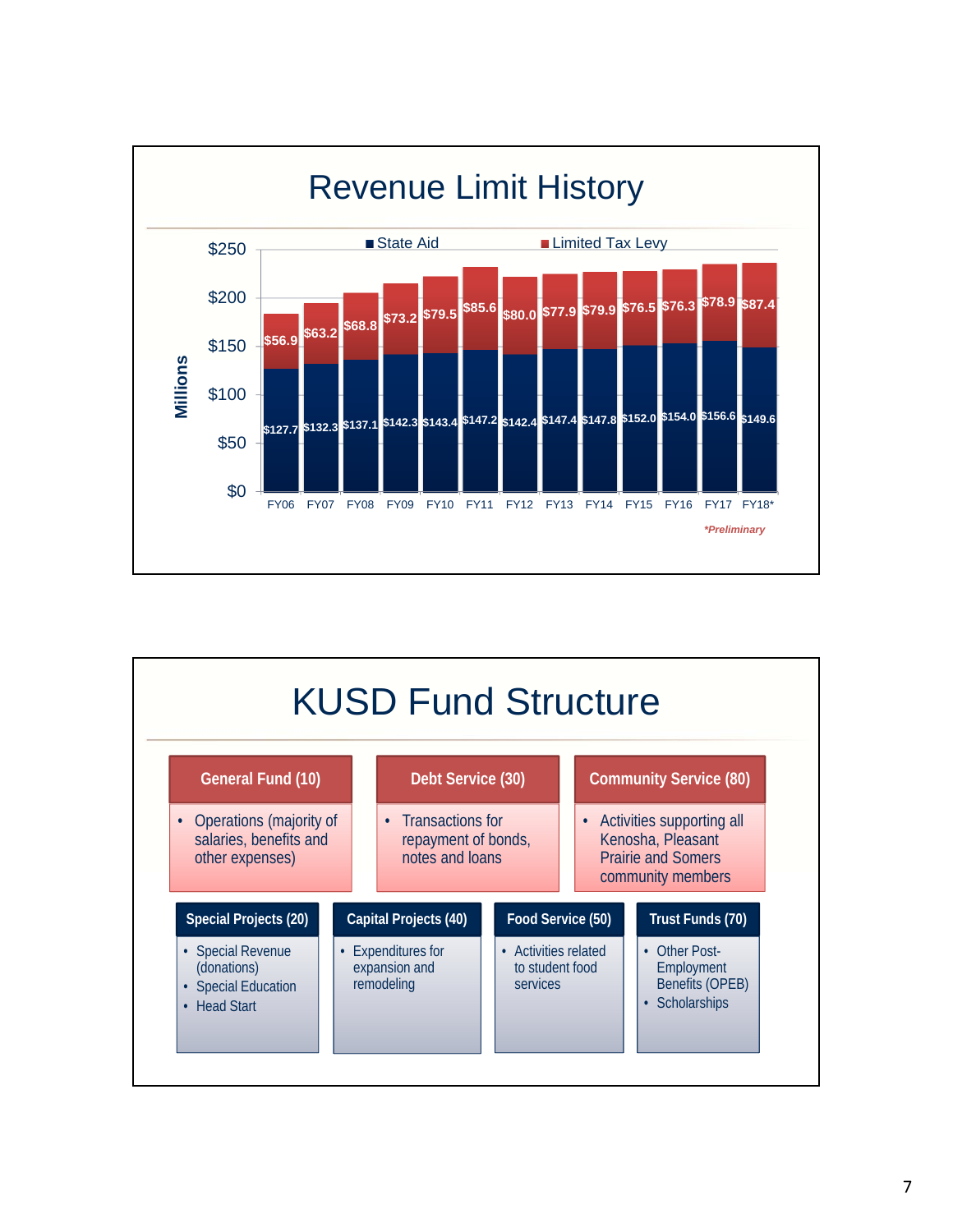

| <b>OPEB Trust Fund (Fund 73)</b><br>2017 Annual Update on Trust Activity |              |
|--------------------------------------------------------------------------|--------------|
| <b>Trust Cash &amp; Investments</b>                                      | \$17,963,040 |
| Return on Investments (earned)                                           | \$104,661    |
| <b>Trust Disbursements:</b>                                              |              |
| Insurance Premiums                                                       | \$4,711,294  |
| <b>Administrative Costs &amp; Fees</b>                                   | \$27,655     |
| <b>Implicit Rate Subsidy</b>                                             | \$3,988,163  |
| <b>Total Trust Disbursements:</b>                                        | S8.727.112   |

Note: PMA Securities acts as Financial Advisor to the District and the Trust, however, no investment authority has been delegated.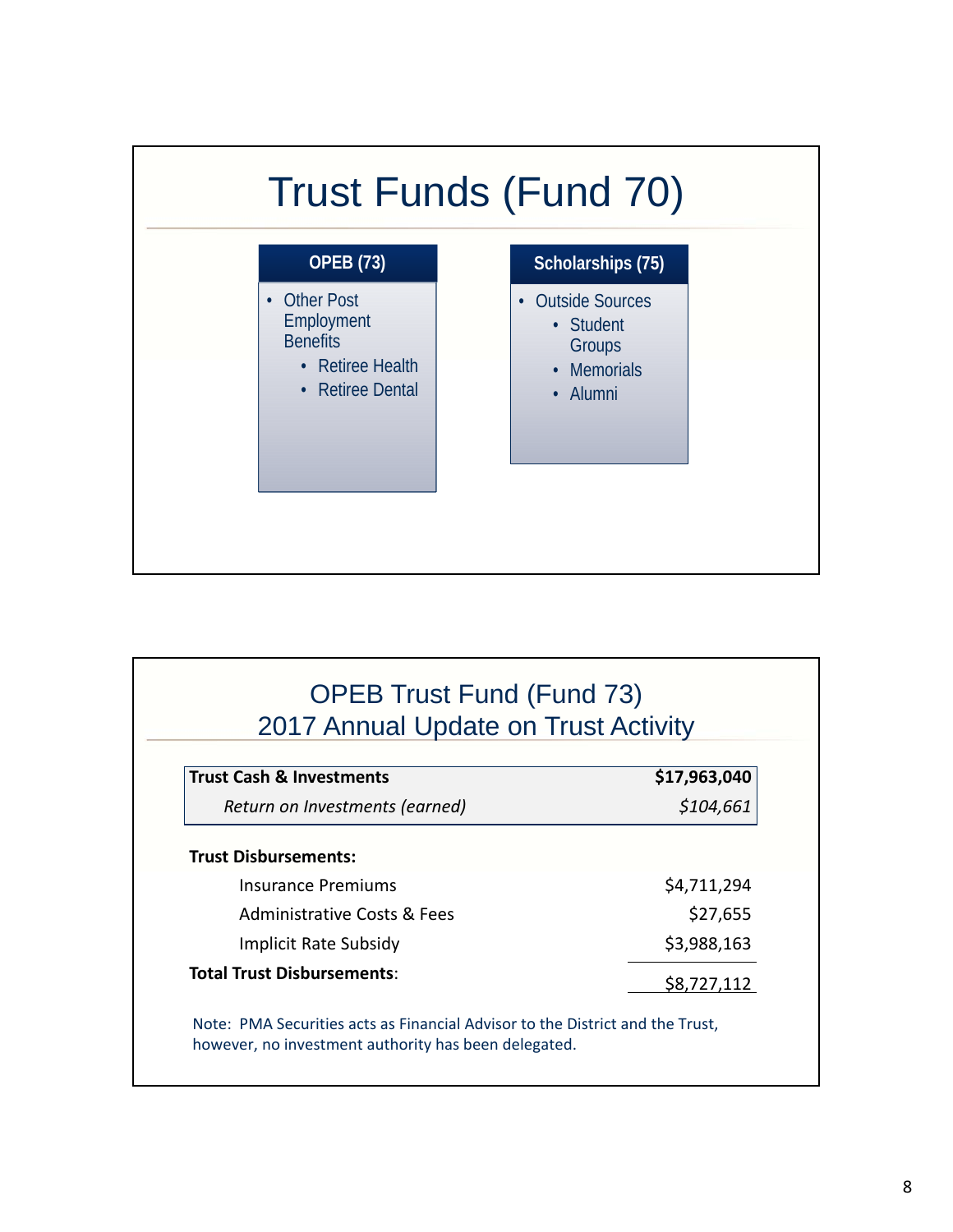

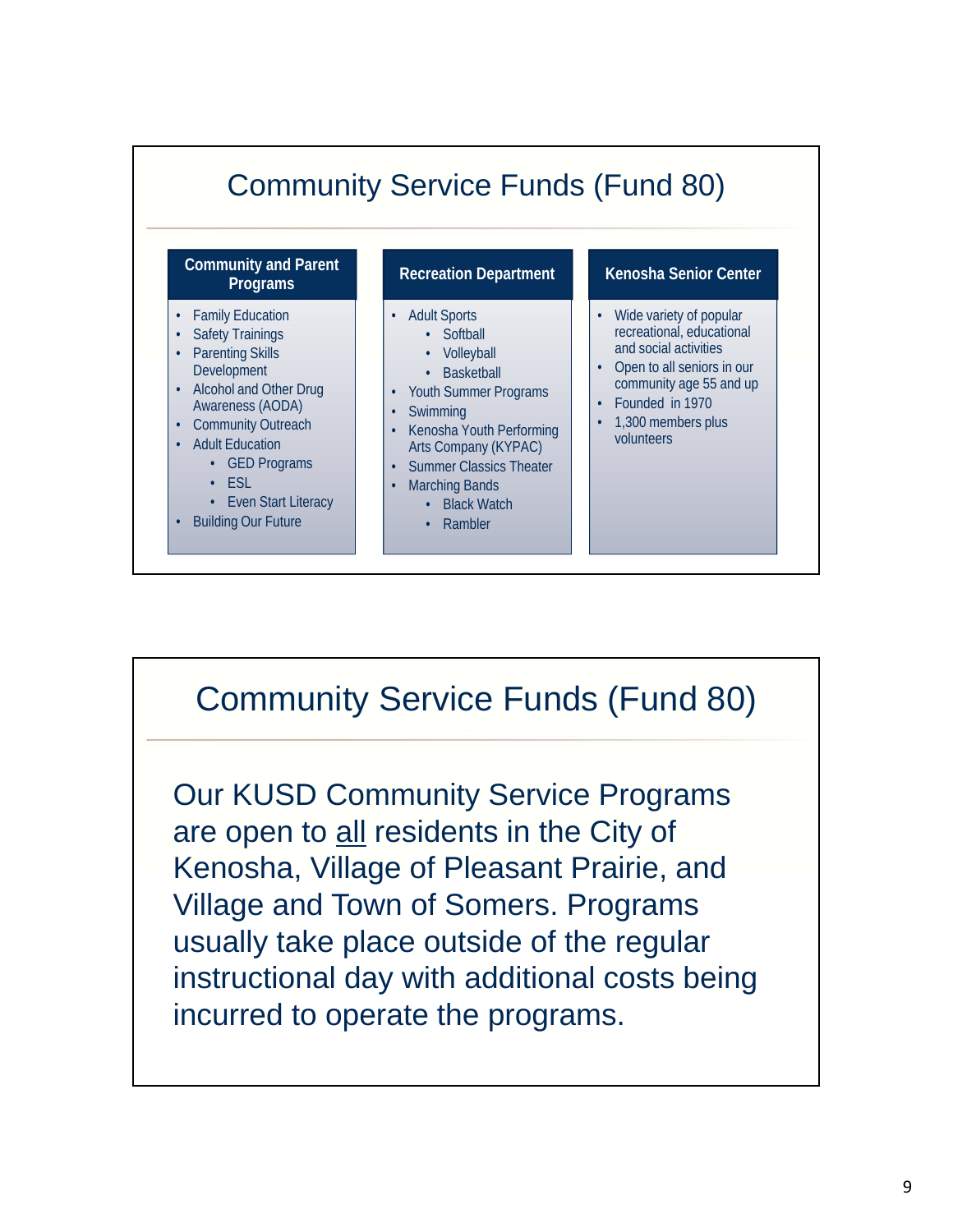

| <b>Preliminary Tax Levy Changes</b>       |                          |                          |                          |                                       |  |  |  |
|-------------------------------------------|--------------------------|--------------------------|--------------------------|---------------------------------------|--|--|--|
|                                           | FY 2015-16               | FY 2016-17               | FY 2017-18*              |                                       |  |  |  |
| <b>Total Tax Levy</b>                     | 0.06%<br><i>increase</i> | 2.36%<br>decrease        | 7.41%<br><i>increase</i> | <b>Recalculated</b>                   |  |  |  |
| <b>Property Values</b>                    | 3.22%<br>increase        | 4.47%<br>increase        | 5.03%<br><i>increase</i> | equalization<br>aid on<br>Oct.15 will |  |  |  |
| <b>Mill Rate</b>                          | \$10.88<br>(per \$1,000) | \$10.17<br>(per \$1,000) | \$10.40<br>(per \$1,000) | have an<br>impact on<br>these tax     |  |  |  |
| <b>Property Tax on</b><br>\$200,000 House | \$2,176                  | \$2,034                  | \$2,080                  | levy changes                          |  |  |  |
|                                           |                          |                          | *Preliminary             |                                       |  |  |  |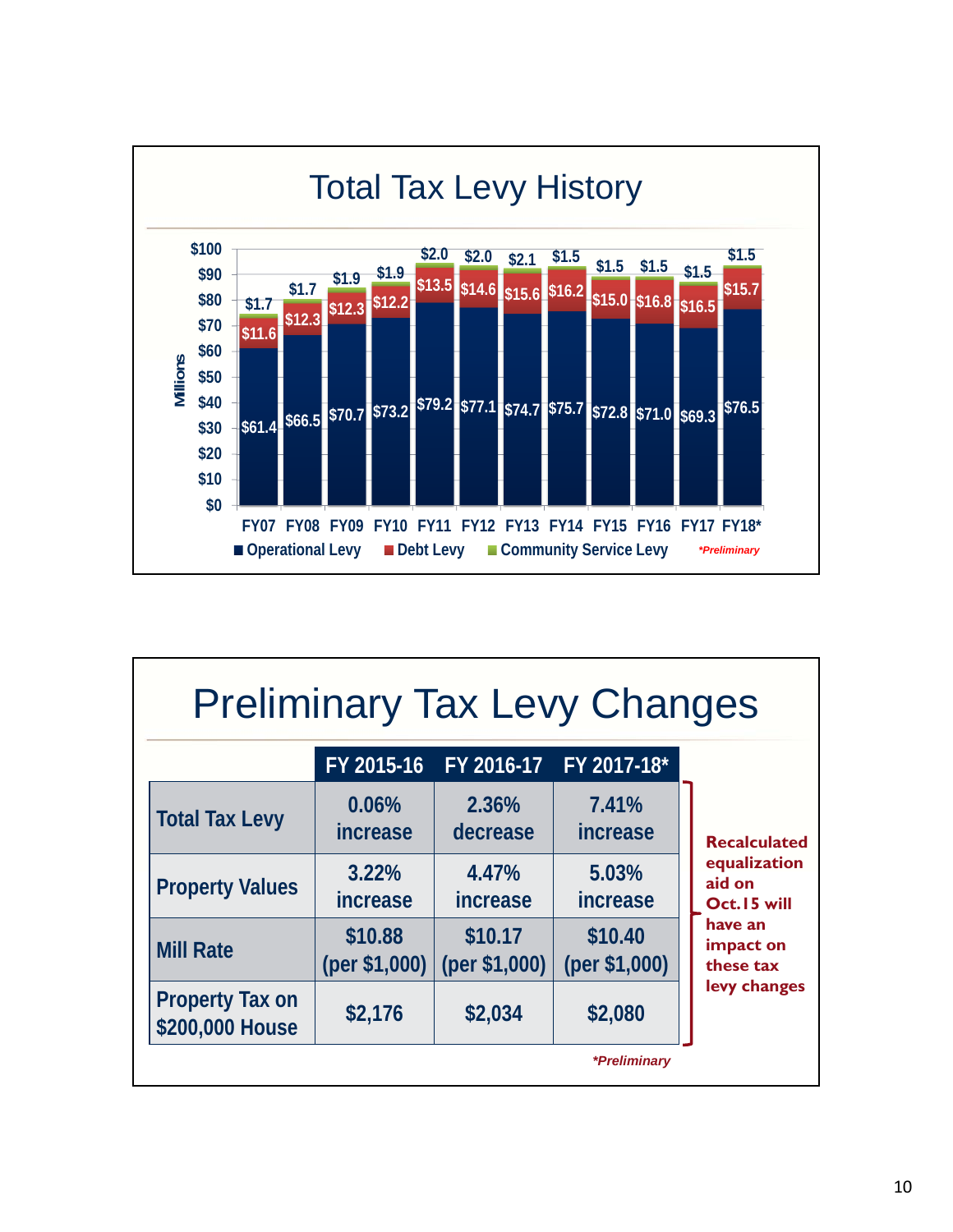